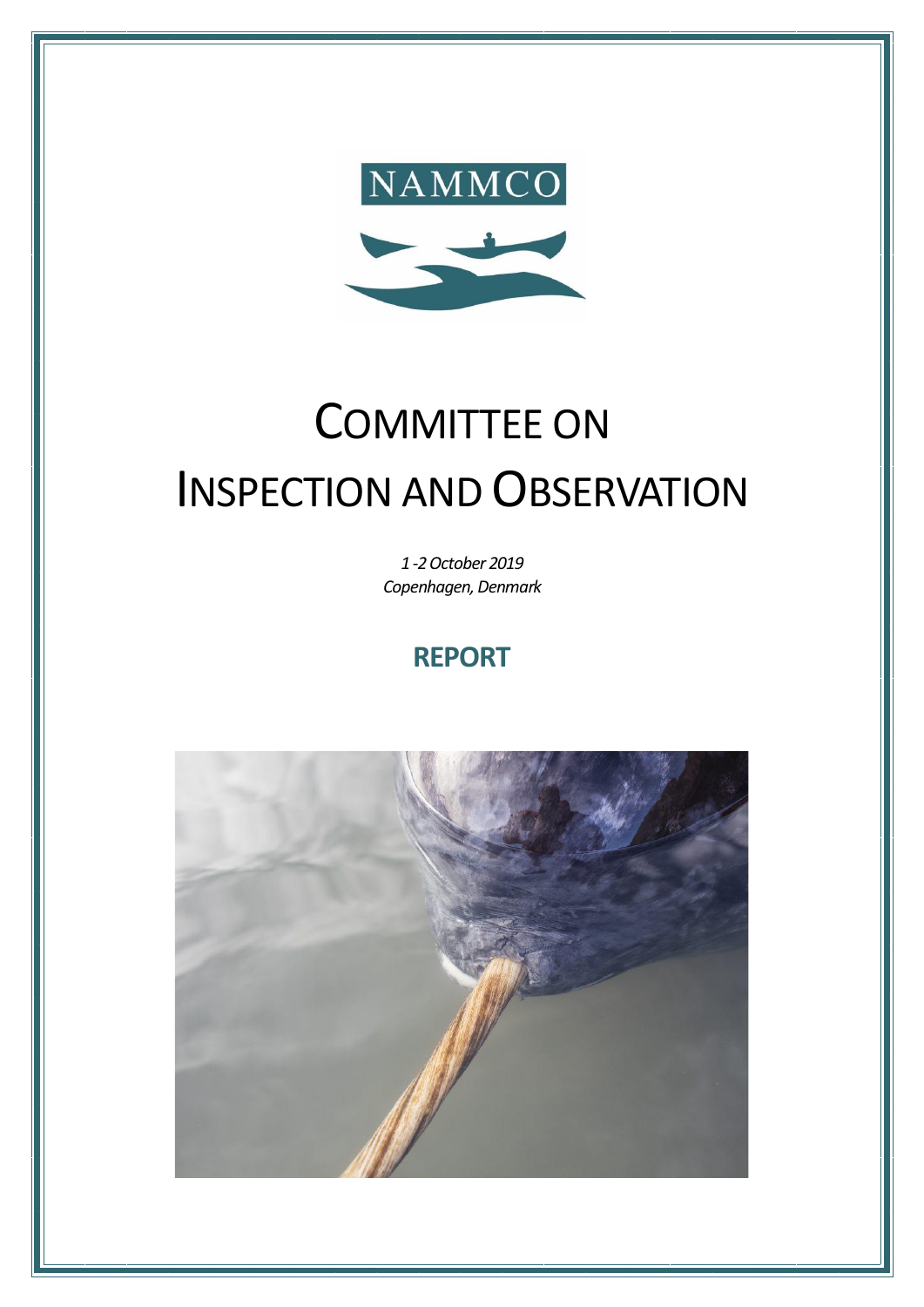NAMMCO Committee on Inspection and Observation, October 2019

© North Atlantic Marine Mammal Commission

#### **Please cite this report as:**

NAMMCO-North Atlantic Marine Mammal Commission (2019). Report of the Committee on Inspection and Observation, October 2019, Copenhagen, Denmark.

Available at [https://nammco.no/topics/cio\\_reports/](https://nammco.no/topics/cio_reports/)

#### **DISCLAIMER:**

The content of this report contains the view of the Committee and does not necessarily represent the views of the Council.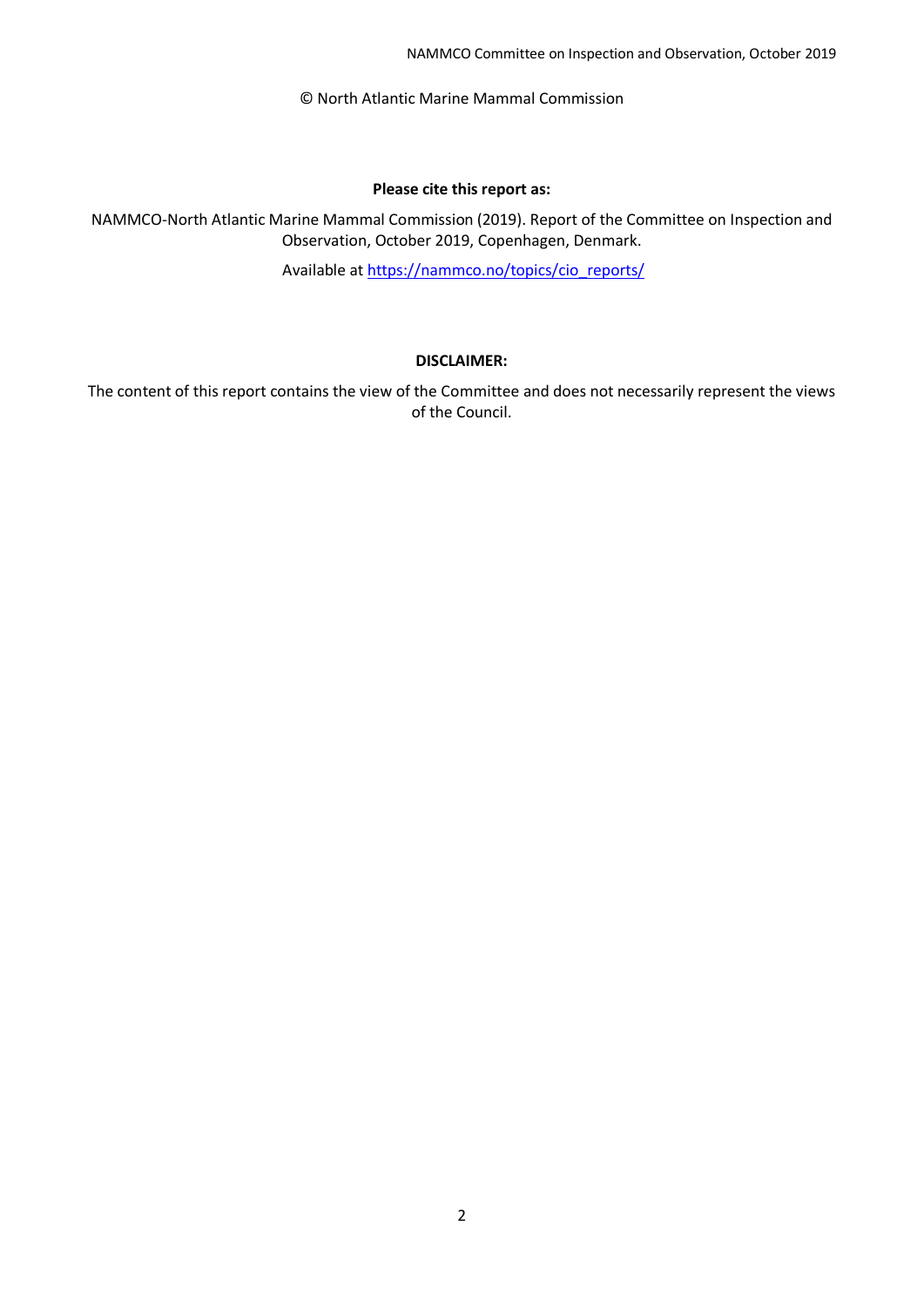## **TABLE OF CONTENTS**

| 0.    |      |  |  |  |  |
|-------|------|--|--|--|--|
| 1.    |      |  |  |  |  |
| 2.    |      |  |  |  |  |
| 3.    |      |  |  |  |  |
| 3.1   |      |  |  |  |  |
| 3.2   |      |  |  |  |  |
| 3.3   |      |  |  |  |  |
| 3.4   |      |  |  |  |  |
| 4.    |      |  |  |  |  |
| 5.    |      |  |  |  |  |
| 5.1   |      |  |  |  |  |
| 5.2   |      |  |  |  |  |
| 5.2.1 |      |  |  |  |  |
| 5.2.2 |      |  |  |  |  |
| 5.2.3 |      |  |  |  |  |
| 6.    |      |  |  |  |  |
| 6.1   |      |  |  |  |  |
| 6.2   |      |  |  |  |  |
| 7.    |      |  |  |  |  |
| 7.1   |      |  |  |  |  |
| 7.2   |      |  |  |  |  |
| 8.    |      |  |  |  |  |
| 8.1   |      |  |  |  |  |
| 8.2   |      |  |  |  |  |
| 9.    | . 12 |  |  |  |  |
|       |      |  |  |  |  |
|       |      |  |  |  |  |
|       |      |  |  |  |  |
|       |      |  |  |  |  |
|       |      |  |  |  |  |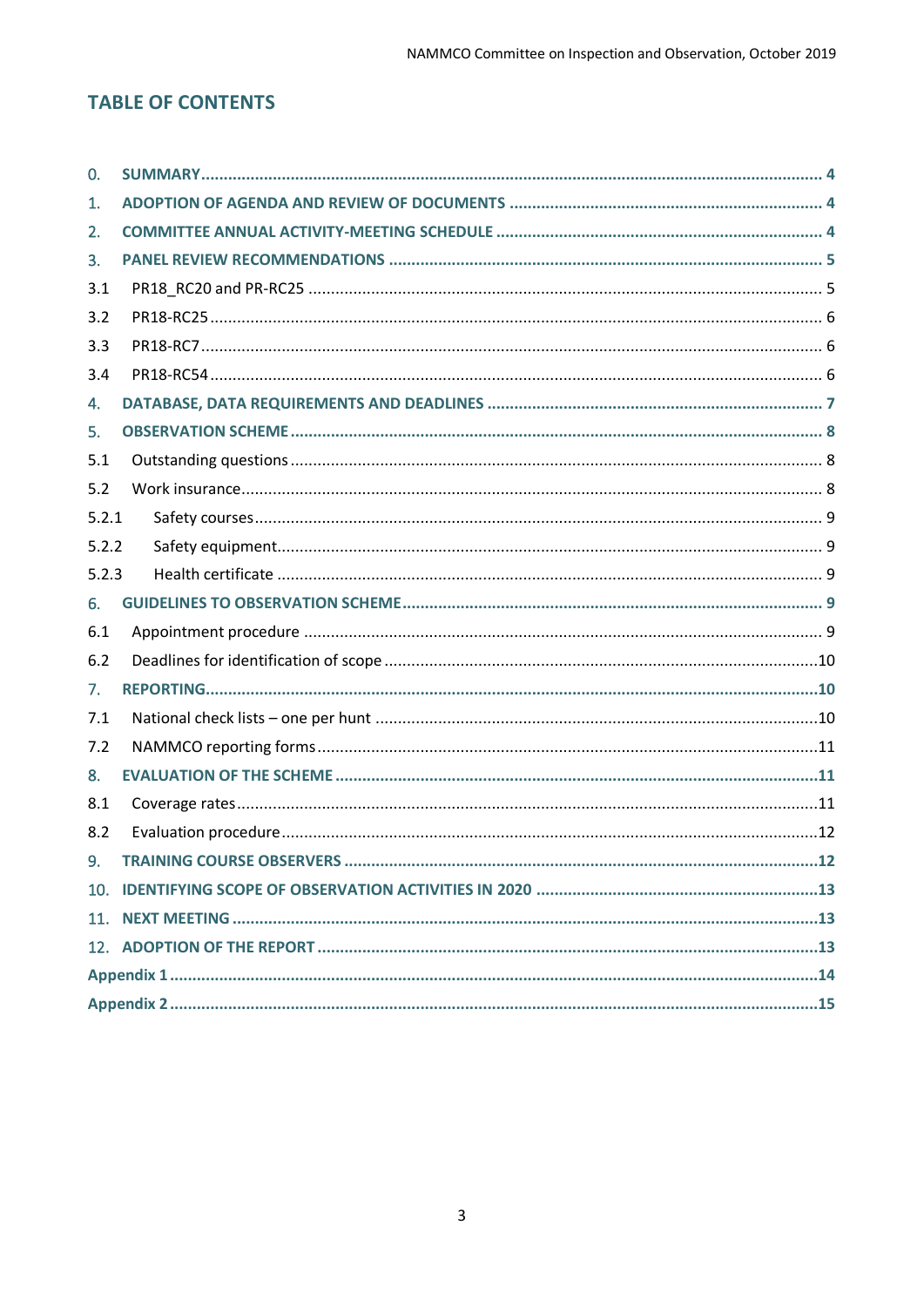## <span id="page-3-0"></span>0. **SUMMARY**

The Committee on Inspection and Observation (CIO) met 1 and 2 October at the Greenlandic Representation in Copenhagen, Denmark.

Present were Guðni Magnús Eiríksson, Chair (Iceland), Nette Levermann (Greenland), Hild Ynnesdal (Norway), Ulla Svarrer Wang (Faroe Islands) and Charlotte Winsnes from the Secretariat.

#### Actions arising from the meeting

#### **Secretariat**

• To contact the International Labour Organisation to (ILO) to explore options for short time contracts like the NAMMCO observes

#### **Chair and Secretariat**

• Observer training course: develop a final programme and proposals for standardised presentation material for circulation to CIO for adoption and cooperate on logistics for the course to be held in Iceland in February 2020

#### **All members**

- 1 November 2019 Parties to send list of Observer candidates with qualifications
- 1 December 2019 develop hunt specific check lists in excel format + identify possible coverage rate(s)
- Submit copies of logbooks and licenses for the next meeting

## <span id="page-3-1"></span>1. **ADOPTION OF AGENDA AND REVIEW OF DOCUMENTS**

Chair Guðni Magnús Eiríksson opened the meeting, the agenda was adopted (appendix 1), and the list of documents reviewed (appendix 2). Document NAMMCO/CHM/CIO/BYCELS-2019-01 draft annual time schedule was redrawn.

## <span id="page-3-2"></span>2. **COMMITTEE ANNUAL ACTIVITY-MEETING SCHEDULE**

CIO agreed that it would be beneficial to identify an annual time schedule of meetings and tasks. In doing so the Committee took into consideration the deadline for annual reporting of data for CHM/CIO/ BYCELS and deadlines set by the observation scheme, meeting dates of Council, CHM and BYCELS.

Winsnes informed that the Scientific Committee is requesting a change of annual meeting schedule from November to spring. The issue will be forwarded to FAC for consideration at their upcoming November meeting, and depending on the outcome, will have effect on the Council meetings as of 2021.

CIO discussed deadlines for data submission and agreed on 1 February. This will give members the required time to time to compile the necessary data from the previous year and will also accommodate committee meetings as early as mid-February should Council decide to keep the present meeting schedule.

The following schedule was agreed:

#### **2019**

• 1 November 2019 Parties to send list of Observer candidates with qualifications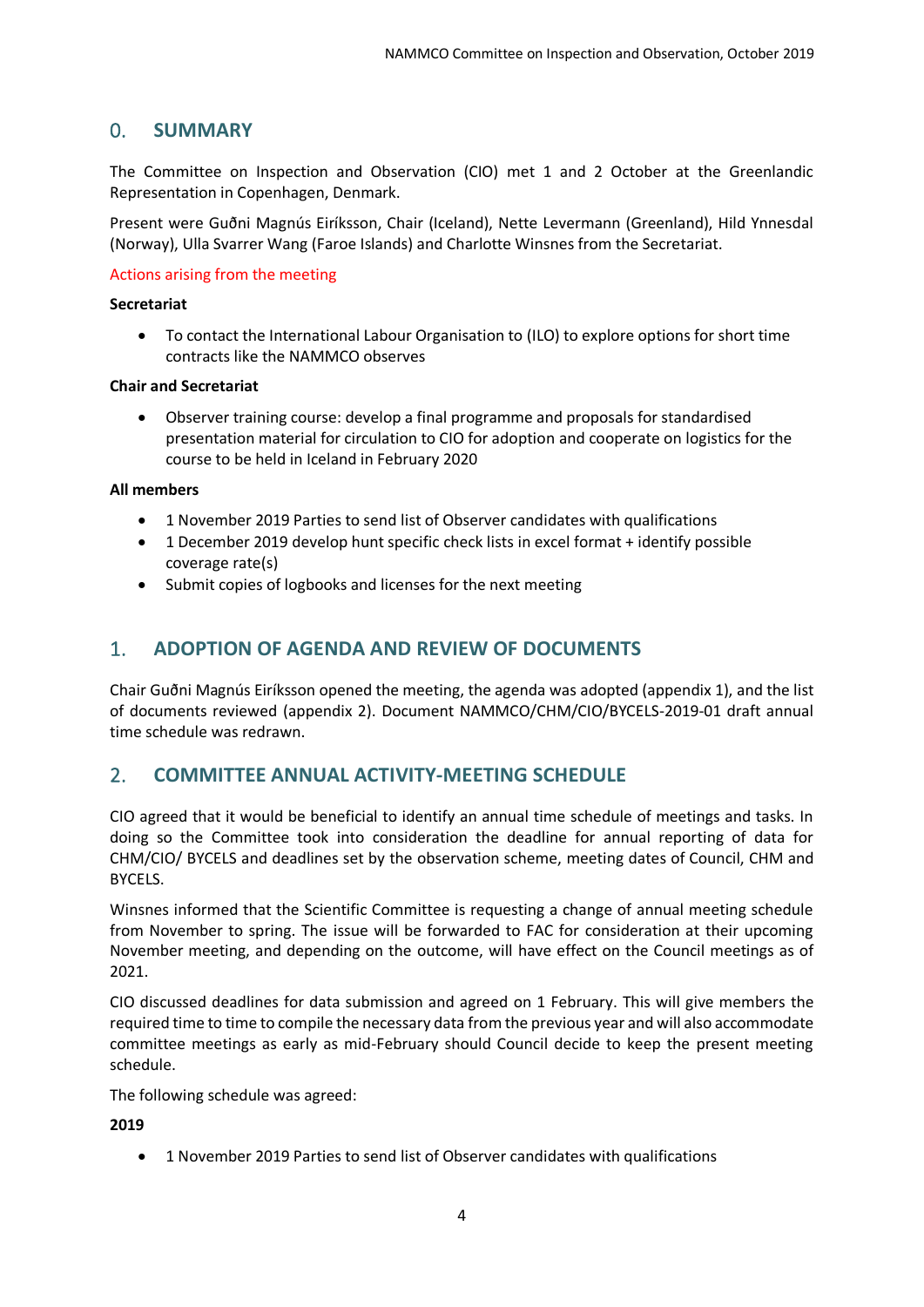- 18 November Secretariat circulate list of nominated observer candidates for approval by Council
- 18 November Scope and range of Observation activities 2020 circulated to FAC for approval
- 1 December nominated observer candidates approved unless reservations are submitted by any of the member countries. If a reservation to a candidate is submitted this candidate is by default not approved and thus will not be part of the observation corps/pool

**2020**

- 1 February deadline for submission of National Progress Reports from member countries.
- 5 7 February training course observers Reykjavik, Iceland
- 8 11 February meetings of CIO/CHM/BYCELS, exact dates to be confirmed
- 16 19 March NAMMCO 28, Oslo, Norway
- September/October CIO meeting to address:
	- o Identify scope and range of observation activities 2021
- Skype meetings as needed

#### <span id="page-4-0"></span>3. **PANEL REVIEW RECOMMENDATIONS**

The Working Group (PRWG) reviewing and following up the recommendations from the Performance Review Panel is seeking the views of NAMMCO subsidiary bodies on the recommendations specific to their areas of work. These inputs will represent an important input to the PRWG formulation of follow up actions to be forwarded to Council.

Document NAMMCO/CIO-2019-03/03 contained the letter from PRWG requesting CIO to address recommendations related to the committee. Additional documents considered under this agenda item were NAMMCO/PRWG19-01: the full report of the Performance Review Panel and NAMMCO/PRWG19-01: the report of the June meeting of the PRWG.

PRWG had asked CIO to consider the following when addressing the forwarded recommendations:

- the relevance of the recommendations,
- inform of further issues they have identified specifically related to specific recommendations but also in general within the work of their committee,
- propose ways for implementing the recommendations and improving processes if relevant.

Recommendation identification key PR18-RCXX reads Performance Review 2018-recommendation number. The text given below includes summaries of the recommendation and the PRWG's comments to the recommendations.

#### <span id="page-4-1"></span>**3.1 PR18\_RC20 AND PR-RC25**

**PRWG comment pertaining to both recommendations**: The priority is to ensure a reliable database (storage of data) with guidelines on data quality and sharing.

#### **PR18-RC20**

*The Panel noted the low number of strandings reported and the absence of information on hunting effort and ship strikes in the NAMMCO data spreadsheet. Measures of hunting effort related to catches of some species could be obtained relatively easily from analyses of hunting licenses issued, logbooks and inspection and observation reports and interviews with hunters. The Panel recommended that ship strikes be reported more consistently.*

#### **Response:**

- a) CIO noted that the recommendation primarily addresses reporting of ship strikes and that this is a concern under BYCELS and did not discuss it further
- b) Not considered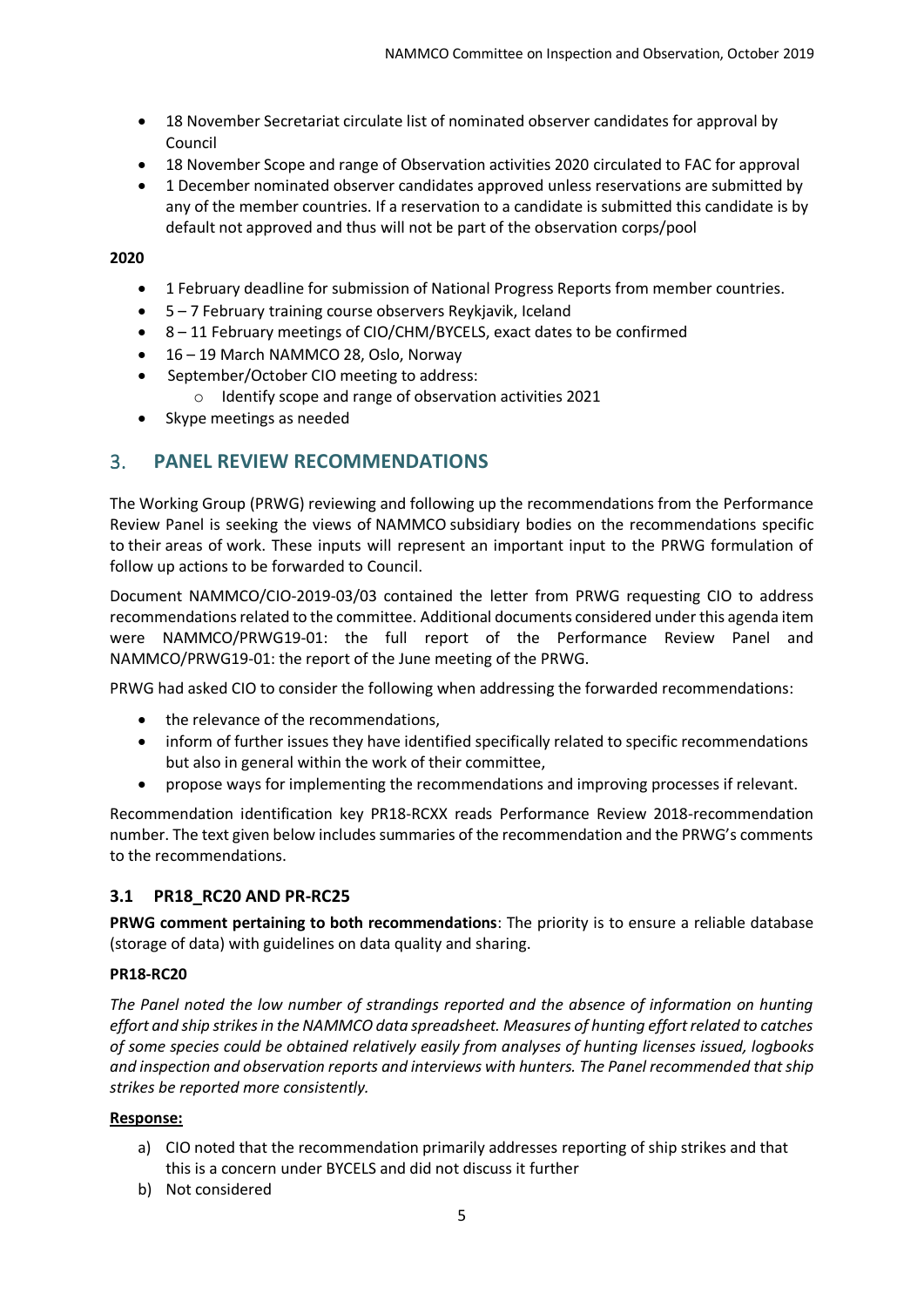#### c) Not considered

#### <span id="page-5-0"></span>**3.2 PR18-RC25**

*Recommendation relates to the question of standardising data reporting from Parties to NAMMCO, ensuring data quality and storage.* 

#### **CIO response:**

- a) CIO considered the recommendation highly relevant
- b) CIO strongly emphasised the importance of safe storage of data with suitable platform to ensure standardisation, continuity and accessibility. CIO also recommended that the Secretariat look at how data storage is handled in comparable fisheries organisations (NEAFC, NAFO, IWC)
- c) CIO drew attention to the already ongoing work undertaken by the committee to standardise annual reporting of data from Parties by extending the national progress reports to also include data from CIO/CHM/BYCELS in addition to SC. This work entails identification of which data should be submitted and in what format, one annual deadline for data submission and how and in which form the submitted data can become publicly available on the website.

#### <span id="page-5-1"></span>**3.3 PR18-RC7**

*Recommendation to establish a formal procedure to review and update the NAMMCO website regularly. It is suggested that Committees together with the Secretariat periodically review and endorse their relevant sectors.* 

#### **PRWG comment:**

The website is the most important visibility and outreach tool of NAMMCO. Its content should be correct and updated. The Committees should be the guarantee of the quality of its content. The review of the content should be one of their recurrent tasks.

#### **CIO response:**

- a) CIO considered the recommendation highly relevant
- b) No further issues were identified
- c) CIO agreed to recommend the following 3-step process for its work to ensure the quality of the content:
	- 1. to review all current text and information related to Inspection and Observation on the website.
	- 2. make reviewing new information on the website a standard agenda item for the annual meeting of the committee. If needed this may also be done by correspondence intersessional
	- 3. consider how to make the work of the committee more visible, i. e. how to report on past observations and future plans, how to report on the evaluation of the Observation Scheme

Acknowledging the limited amount of text presently displayed on the website CIO agreed to carry out step 1 during the meeting. Some edits were made accordingly.

#### <span id="page-5-2"></span>**3.4 PR18-RC54**

*Recommendation pertains to revise the Observation Scheme to make benefits and costs more balanced and the work more accessible to the public. Presently it does not give accurate information of a specific hunt over time, and if* one of the objectives of the scheme is to obtain an accurate understanding of the level of compliance with national laws implementing NAMMCO recommendations, the Panel believes that significantly more resources will need to be devoted to the operation of the Observations Scheme.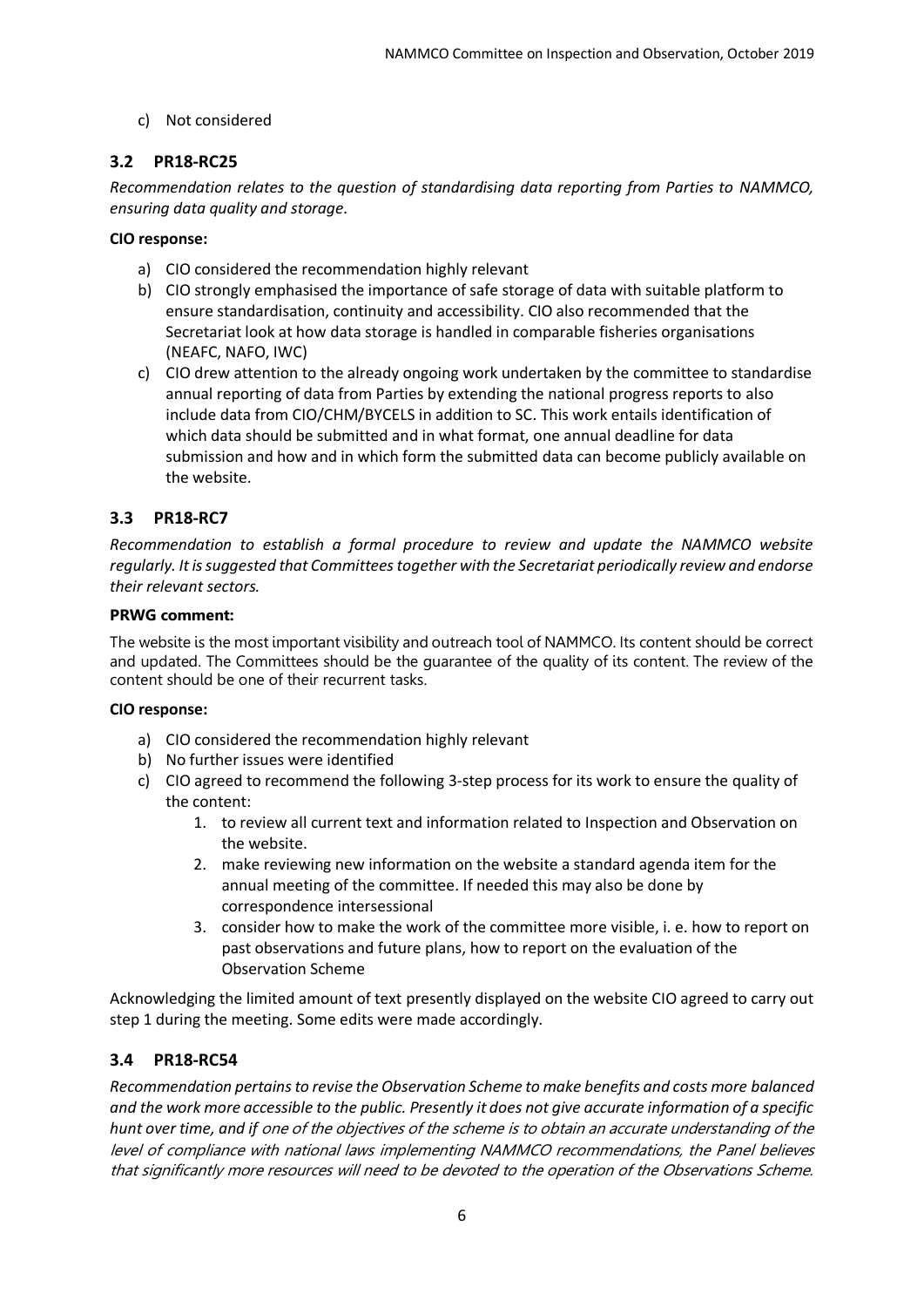#### **PRWG comment:**

- Seek input from CIO on priorities, effort to reach objective, and alternative methods.
- Priorities of observation could be assigned in relation to hunting levels.
- CIO to increase transparency on website.

#### **CIO response:**

- a) CIO noted that a new Observation Scheme is in place with new purpose and objectives. CIO also noted that the issue of transparency on website was dealt with under RC7.
- b) CIO noted that the idea of conducting regular audits of the national inspection programmes could be interesting. However, it would have to be further defined and considered in relation to the overall scope of the CIO ToR.
- c) New provisions and ongoing development of guidelines are the  $1<sup>st</sup>$  step to meet the recommendation.

CIO agreed to the following elements for prioritisation of scope of observations:

- Hunting level
- Hunts not covered by national inspectors monitored by humans
- Implementation and compliance of new recommendations into national regulations
- Hunts where the SC or CHM request data
- Rotation between member countries
- Rotation between hunts (time interval when last observed)
- Maximising the effort to reach the objectives by allocating money from several years into one year.
- Practicality of the respective hunts making the observation assignment not feasible
	- o Small scale hunts that are happening infrequently and in remote areas

CIO discussed if and how the information collected through the logbooks or collected in connection with issuing licenses could be best used. What kind of analyses would be feasible based on the information? CIO agreed to discuss this further at the next meeting. Members would submit licences and logbooks to this end prior to the meeting.

#### <span id="page-6-0"></span>4. **DATABASE, DATA REQUIREMENTS AND DEADLINES**

CIO in cooperation with CHM and BYCELS had recommended to Council to synchronise the submission of standardised data from all committees. The proposal, endorsed by Council 27, was to extend the current National Progress Report to include the required annual data reporting from all committees.

Document NAMMCO/CHM/CIO/BYCELS-2019-02 contained the previously identified data requirements, and CIO discussed and finalised the relevant parts (hunting effort and national inspection effort). It was agreed to use the categories as defined in the revised document 02 for the reporting of 2019. Document. The document "*NPR data reporting (Country) Year"* is attached to this report and contains the revisions.

CIO also discussed the deadline for submission of the data. Currently the deadline for NPR is 1 March. However, taking into consideration that all required data would be available and accessible by 1 February making it possible to schedule meetings from early February as opposed to one month later, CIO agreed to propose 1 February as the annual deadline.

The issue of developing a database with the Secretariat as depository had not been discussed by Council 27. CIO underlined that the important part is to collect standardised data that allow comparisons between hunts and countries. The specific platform where the data are stored should be defined at some stage but the essential issue for the committee is the quality and accessibility of the data. It was noted that the aim was to have standardised data to facilitate and make comparisons between countries possible. CIO agreed that the reliability of the data is the responsibility of the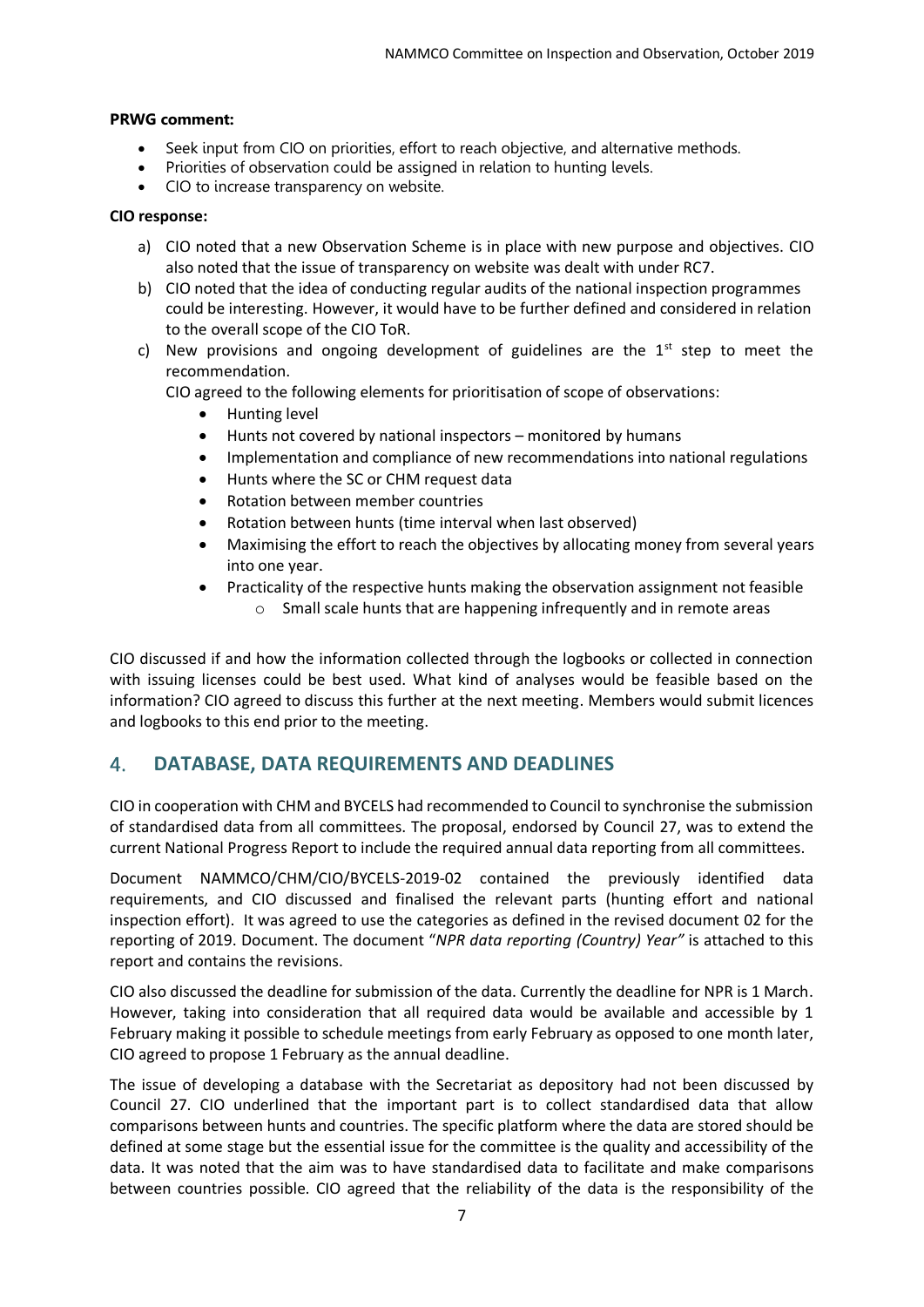members whereas storage and identification and standardisation of the required data is the responsibility of NAMMCO.

## <span id="page-7-0"></span>5. **OBSERVATION SCHEME**

#### <span id="page-7-1"></span>**5.1 OUTSTANDING QUESTIONS**

Two categories of observer candidates are currently operative, namely employees of national control agencies (ENCA) and others not employed by national control agencies. The two categories present different scenarios of consideration under this agenda item.

At the last meeting CIO agreed that:

- Parties will be responsible for nominating observer candidates that meet the agreed upon requirements related to safety courses and certificates. The requirements to be determined.
- NAMMCO will finance a minimum storage of required safety suits/vests for observers going to Greenland.

#### <span id="page-7-2"></span>**5.2 WORK INSURANCE**

At the last meeting CIO tasked the Chair and the Secretariat to find out whether the work insurance (statutory occupational injury insurance/yrkesskade forsikring) also would cover ENCAs when working as observers for NAMMCO and what kind of insurance would be appropriate for observers who are not ENCA.

The present observer pool consists of ENCAs and non ENCAs with the Greenlandic and Icelandic observers being ENCAs while the Norwegian and Faroese observes are employed elsewhere.

The standard work insurance for ENCAs have covered work at sea and land, but only during working hours. Contract work for NAMMCO in their spare time (holiday) is not covered by the work insurance.

Enrolling the observers in the statutory occupational injury insurance held by NAMMCO will represent a complex and difficult situation, especially from the point of view of the observers. It would require obtaining a Norwegian ID number and having to register as employees of NAMMCO which in turn would make tax reporting to Norway a statuary requirement. What kind of consequences if any, such employment by NAMMCO would entail in their home country was not discussed. Under the current system Norwegian observers are automatically reported to the Norwegian tax authorities whereas all non-Norwegian observers are themselves responsible for reporting their income from NAMMCO to the tax authority in their country.

CIO discussed the possibility of observers being employed by a national institution of the nominating Party which would subsequently be reimbursed by NAMMCO. It was however envisaged that such a situation might comprise unnecessary complicating issues of a more legal nature like the principle of the instruction authority.

CIO emphasised the importance of ensuring that the observers have appropriate coverage in case of an accident. Investigations have confirmed that this probably will not be possible via the statutory occupational injury insurances in member countries and thus it will have to be covered by private insurances. CIO underlined the importance of defining a standard minimum coverage for such private insurances and defining a process ensuring that the observers have this standard insurance.

The Secretariat was tasked with contacting the International Labour Organisation to (ILO) to explore options for short time contracts like the NAMMCO observes. If needed CIO agreed to confer with legal experts to ensure adequate insurance coverage and to also establish a correct procedure to ensure that the observers have the required minimum standards. It was envisaged that these conditions and requirements should be clearly stated in writing including who is responsible for what.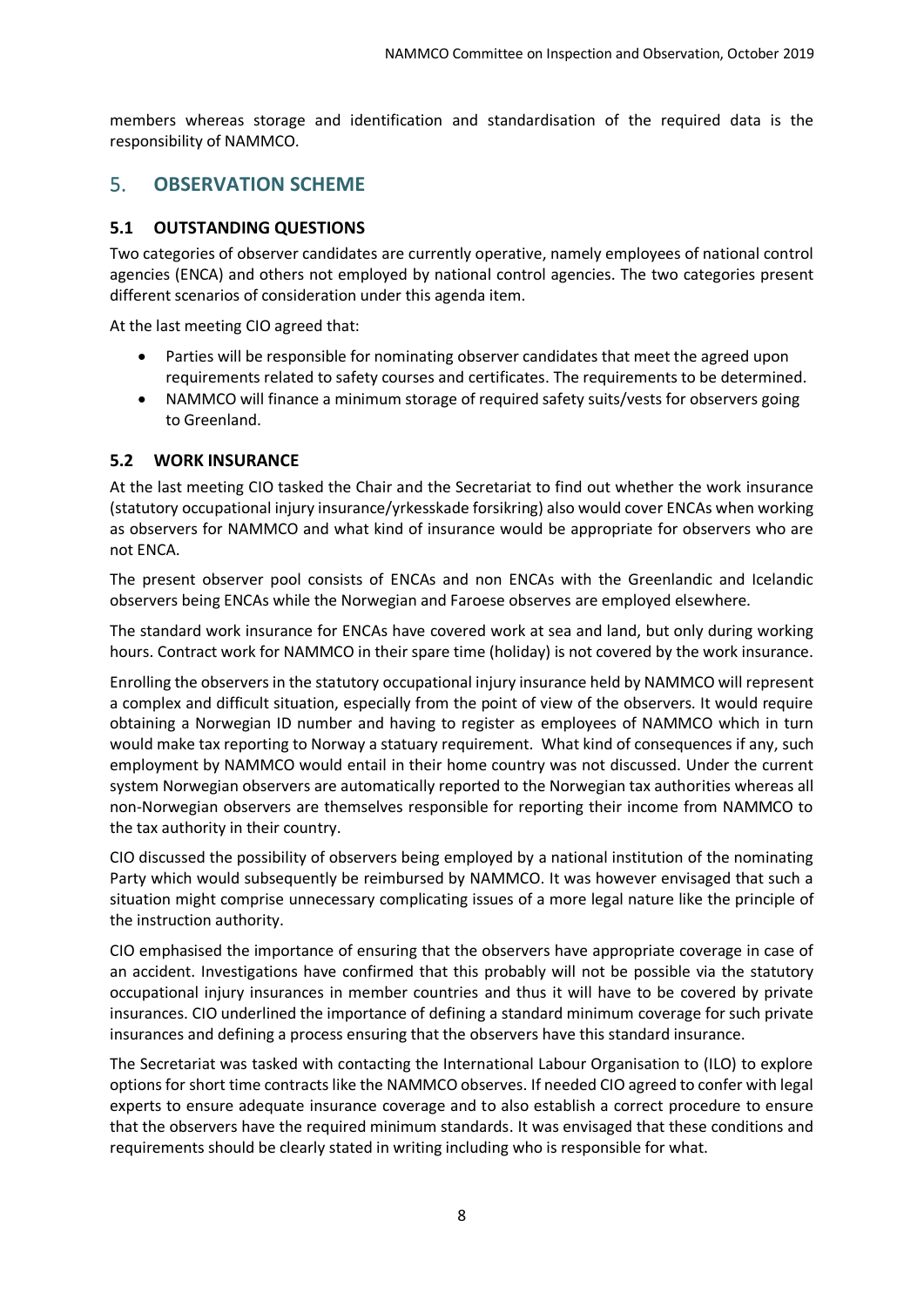#### **5.2.1 Safety courses**

<span id="page-8-0"></span>All Parties have mandatory safety and/or rescue courses for their fisheries inspectors/observers with varying content and time duration. To make an informed decision on requirements for this kind of courses Parties had been tasked to find out what the national courses entailed and report back to the Secretariat by 1 June. Based on the received information and the discussion CIO agreed on the following:

• NAMMCO will not arrange safety courses for appointed observers. Nominated observers shall have a minimum standard of survival at sea, meeting the requirements of STCW section A-VI/1 and being based on the guidelines of IMO Model Courses. The nominating Party is responsible that these minimum standards are met.

Reference to IMO: <http://www.adrialibar.com/tecajevi/basic-safety-training-stcw-a-vi-1/18.html>

Norway noted that this represented a very strong requirement given that the safety issue related to the different hunts differ, i. e. observing the Faroese drive hunt has usually meant standing on land observing.

#### **5.2.2 Safety equipment**

<span id="page-8-1"></span>Observations in Iceland and Norway do not represent an issue as Icelandic and Norwegian hunting vessels are required to be equipped with survival suits for all onboard. In the Faroese the requirement is to have a life vest when on board a small boat. In Greenland only larger harpoon gun vessels have survival suits.

At the last meeting CIO agreed to recommend that NAMMCO finance a minimum storage of safety suits/vests in Greenland. Levermann and Winsnes will cooperate on the practicalities for selection and storage of the safety equipment.

CIO further agreed that NAMMCO should ensure that life vests are available for observers going to the Faroes, either by financing a suitable storage or by requisition from the national authorities.

#### **5.2.3 Health certificate**

<span id="page-8-2"></span>All seafarers and fishermen including inspectors on board Norwegian, Faroese and Greenlandic ships must hold a valid health certificate whereby the seafarer is found fit for ship service, possibly with limitations. It was anticipated that this is also the case for Iceland. Health certificates are issued following a medical examination by a maritime medical practitioner and follows the Maritime Labour Convention (MLC) and the STCW Convention.

CIO agreed that all observers would be required to have a health certificate for seamen and that this would be included in the qualification requirements that the nominating Parties are responsible for.

## <span id="page-8-3"></span>6. **GUIDELINES TO OBSERVATION SCHEME**

Document NAMMCO7CIO/2019-03/07 contained the Provisions of the Inspection and Observation Scheme, including guidelines to Section B.

#### <span id="page-8-4"></span>**6.1 APPOINTMENT PROCEDURE**

CIO agreed at the last meeting to reconsider the time schedule of the appointment procedure for observers in relation to the timing of the CIO annual meetings.

#### **The current text of the guidelines to Section B, point 1.1 Appointment of observers reads:**

• *The Council appoints observers for one year at a time.*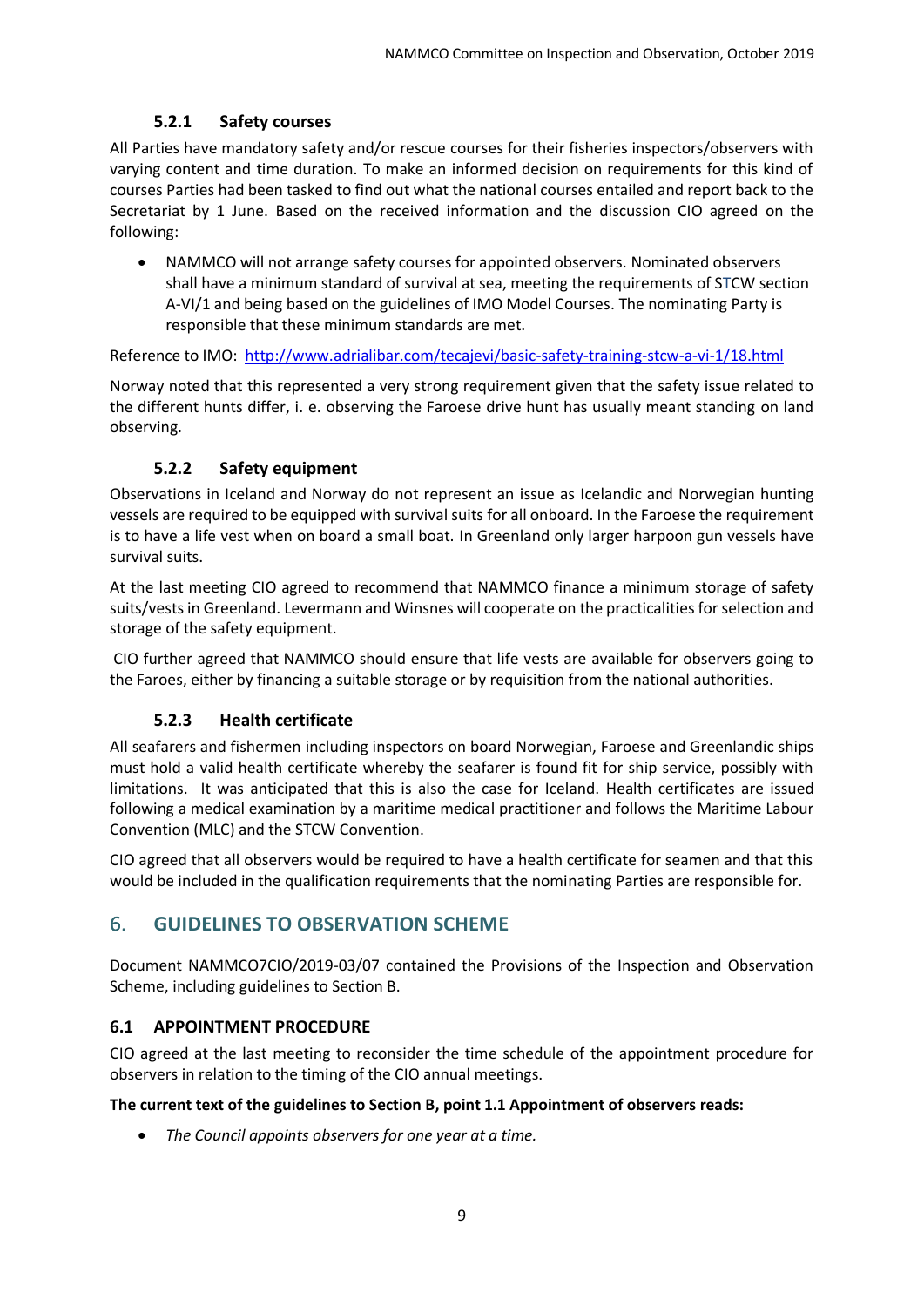- *Member countries develop a list of candidates for the following year and send it to the Secretariat by 1 June. Member countries may nominate non-nationals as observers.*
- *The list shall include information on the qualifications of the candidates. The Secretariat circulates by 15 June a combined list of suggested candidates to member countries for approval. In the event that a member country wishes to make a reservation to any candidate, this must be done before 15 August. It is understood that a reservation to the appointment of a particular candidate is a reservation to his/her appointment as a NAMMCO observer in any area of activity. The Secretariat then circulates the list of candidates approved by all member countries to the Council for appointment by 1 September.*

Following the 2013 training course NAMMCO had *de facto* had an observer corps. Taking this into account CIO agreed to propose the following process for appointment of observers, current text point 1.1. cited above, to be replaced by:

• Council approves and appoints observers. An approved observer will continue to function until her/his services are redrawn/cancelled either by personal notification or notification by the (nominating) member country. Member countries are required to provide a minimum of two observer candidates to the pool of observers.

#### *Nomination and approval process of observers*

- *Member countries nominate observer candidates by notifying the Secretariat of their names and qualifications. The Secretariat subsequently forward the list of nominees with information on the qualification of the candidates to all members for their approval.*
- *The member countries will have a month to consider the nominations after which the candidates are considered approved.*
- *A reservation to a candidate from a member country must be communicated to the Secretariat and all member countries within this month. It is understood that a reservation to the appointment of a candidate is a reservation to his/her appointment as a NAMMCO observer in any area of activity.*
- *These candidates shall not be included in the observer corps.*

#### <span id="page-9-0"></span>**6.2 DEADLINES FOR IDENTIFICATION OF SCOPE**

CIO agreed that the current deadlines for proposing and approving the scope of observation activities in a given year could stand. The text reads as follows:

#### *Plans for observation and activities*

*By 1 May each year the Secretariat in cooperation with CIO develops a proposal for the Council for the scope and range of observation activities during the following year in accordance with budgeted funds for these activities. The Council shall approve this proposal and appoint the observers by 1 June.*

## <span id="page-9-1"></span>7. **REPORTING**

At the last meeting CIO agreed to continue the discussion to identify new reporting requirements and the hunt specific check lists. To facilitate and move forward Eiríksson, Levermann and Winsnes had been tasked with identifying which data requirements would form the basis for the reporting forms, and a skype meeting was held 17 July.

#### <span id="page-9-2"></span>**7.1 NATIONAL CHECK LISTS – ONE PER HUNT**

The Skype meeting agreed that check lists should be hunt specific and be developed per hunt. Drafts for whaling with harpoon grenade in GL, IS, NO and the drive hunt in FO (documents NAMMCO/CIO-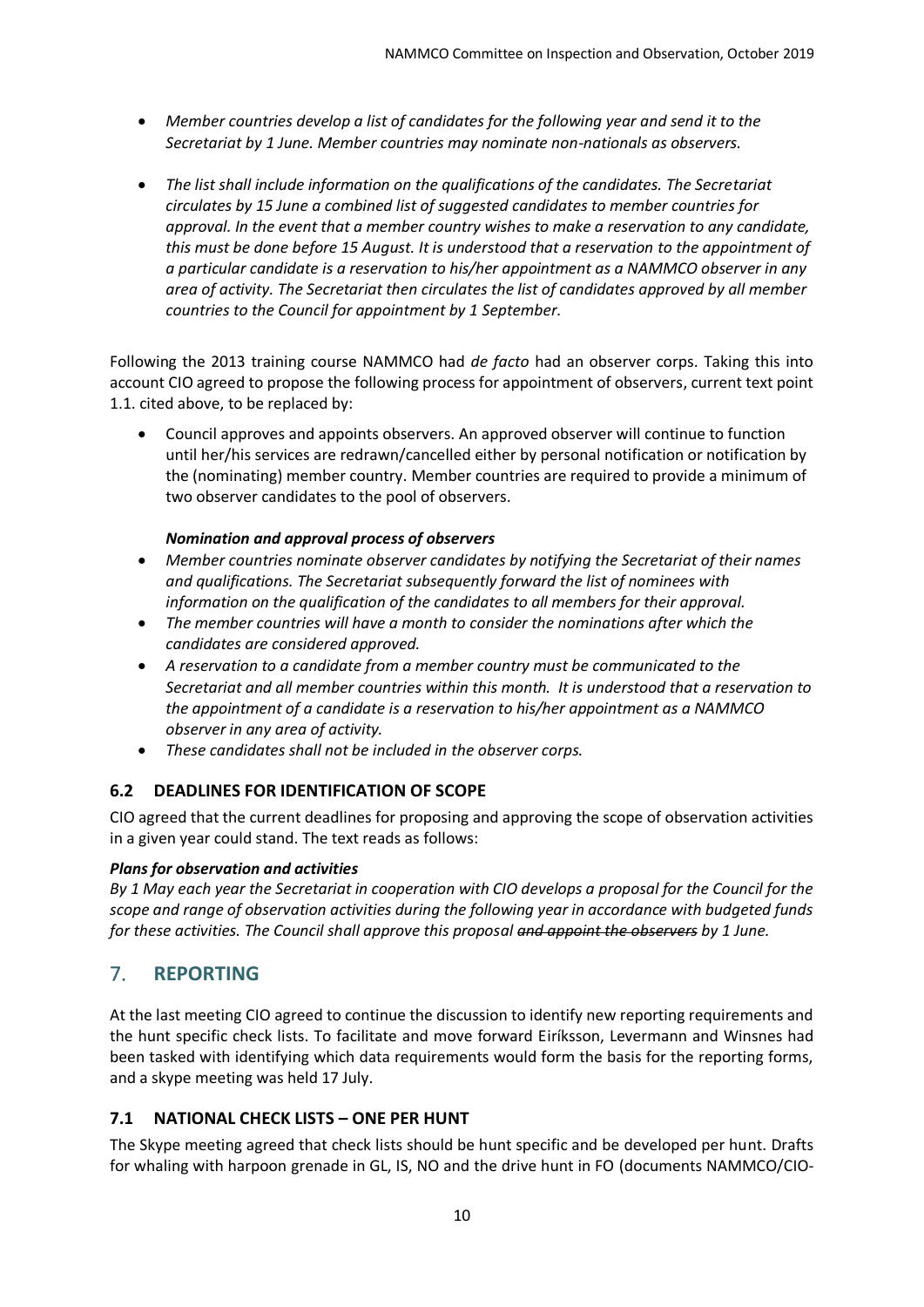2019-03/04 GL, NO, FO) had been circulated to the respective members for comments prior to the meeting.

CIO acknowledged the extent in numbers and diversity of methods of the hunting activities in the member countries and agreed that not all hunts were priority hunts for observation. Some hunts are so insignificant in terms of animals taken and/or takes place in such a manner that the revenue or outcome of assigning observers to these hunts would be marginal at best with a likelihood of observing anything close to zero. CIO discussed which hunts to priorities and identified the following target- and non-target hunts for observation:

- IS: Fin- and minke whale hunts. The seal hunt is not a target hunt due to practical reasons
- GL: Large whale hunts, seal hunts, narwhal and beluga hunts, walrus hunts
- FO: Drive hunts. No regulations on seals thus not a target for observation
- NO: Minke whale hunt and pack ice sealing. Coastal sealing is not a priority due to the practicality of the exercise

CIO discussed the intention behind the check lists and emphasised that the lists are intended to aid observers to carry out their duties. Observers are faced with challenges both practical and more communicational, and the lists should to the degree possible pinpoint what the observer should look for.

Based on the priorities and the fact that the building block of the check lists are national regulations CIO agreed that each member should elaborate and develop hunt specific check lists and submit these by 1<sup>st</sup> December to the Secretariat. It was agreed to use excel as format for the check lists.

#### <span id="page-10-0"></span>**7.2 NAMMCO REPORTING FORMS**

The Skype meeting had tasked Winsnes to combine the existing three report forms into one single form for observers to fill in. Document NAMMCO/CIO-2019-03/05 represented such a draft.

Reviewing the existing forms and the tabled draft CIO agreed that all the requested information could ideally be incorporated into the hunt specific check lists with the advantage that the observer would only have one form to deal with.

It is the responsibility of the Secretariat to compile the statistical information and write the annual report to CIO and Council of the implementation of the observation activities in a season based on the submitted check lists.

## <span id="page-10-1"></span>8. **EVALUATION OF THE SCHEME**

CIO acknowledged that the financial and human resources aspects of the Observation Scheme represents a major undertaking for NAMMCO and that assessing the usefulness of such an enterprise would be important. Time restricted CIO postponed an in-depth discussion on how to evaluate and what to assess touching upon some possible issues:

- Whether the financial allocation is proportionate to what comes out of the Scheme?
- Does the Scheme meet its described purpose?
- Elements like the effectiveness, the functionality and the usefulness of the Scheme

#### <span id="page-10-2"></span>**8.1 COVERAGE RATES**

Document NAMMCO/CIO/2019-03/08 contained the review of the Observation Scheme undertaken by the Secretariat and CIO. CIO had specifically been asked to revisit the part discussing different coverage rates with the aim of identifying which rates could be used for the different hunts.

Document NAMMCO/CIO/2019-03/06 gave an overview of all different hunts in NAMMCO with hunts observed in the period 1998 – 2017. The overview was tabled to give some input to a discussion on the need to identify priority hunts for observation.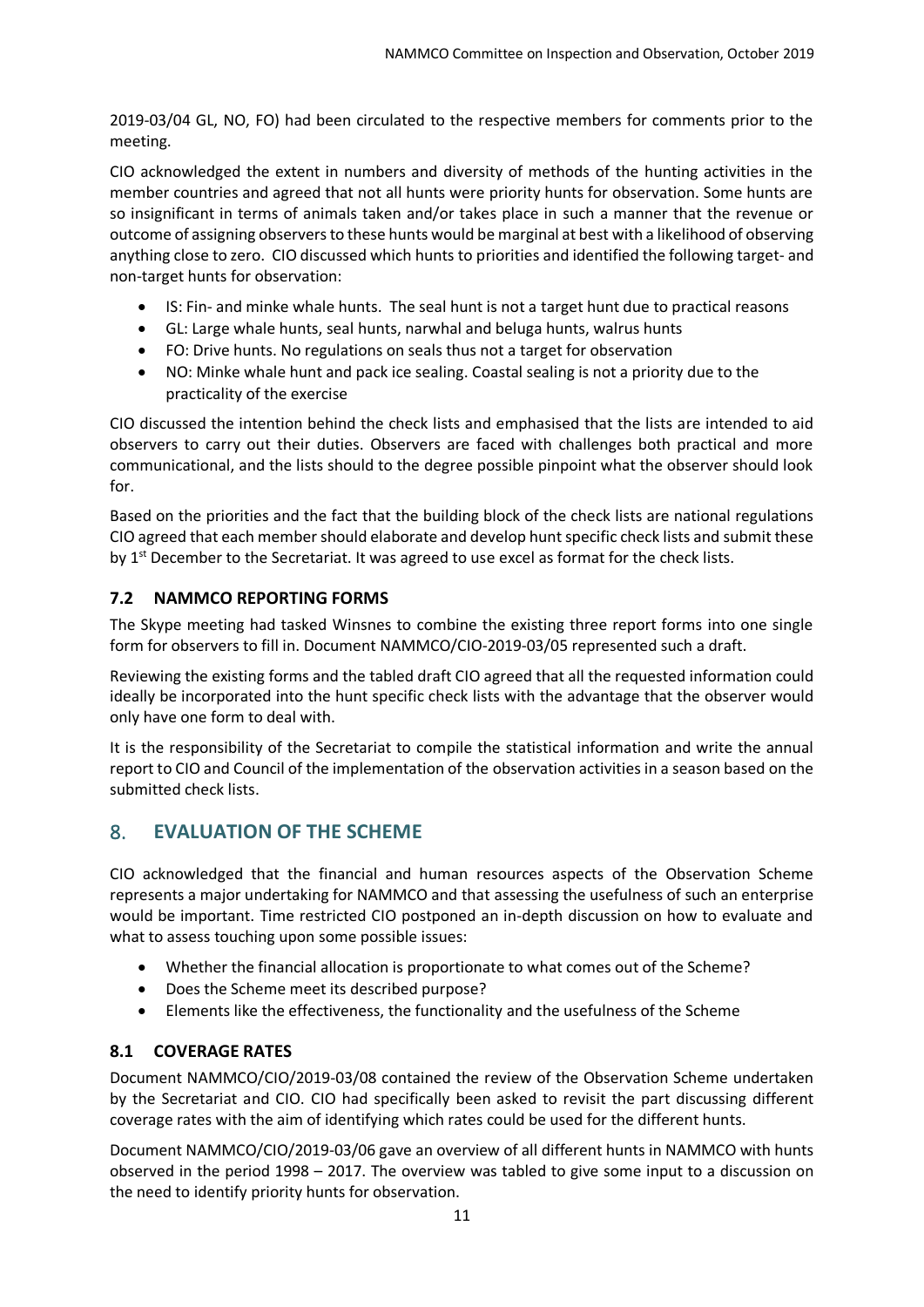Assuming coverage rates might be *one* useful tool for evaluating the Scheme, CIO tasked the members to consider and give proposals for applicable coverage rates when developing the hunt specific check lists – see agenda item 7.1. Sticking to the deadline set for submitting the check lists gave a deadline for of  $1<sup>st</sup>$  December.

After having identified applicable coverage rates for the different hunts, CIO envisaged that the next step would be to identify the required % of a coverage rate for the specific hunt.

## <span id="page-11-0"></span>**8.2 EVALUATION PROCEDURE**

CIO agreed to the importance of setting up a procedure for assessing the Scheme based on the purpose of the Scheme as defined by the Provisions.

From the Provisions of the Observation Scheme:

*1. The purpose of this Observation Scheme is to collect reliable information on all kinds of hunting activities in the NAMMCO Member Countries. The objectives are to*

*a) provide a mechanism for NAMMCO to oversee whether recommendations made by NAMMCO are implemented and national regulations are adhered to* 

*b) provide a foundation for the member states to evaluate whether a recommendation is serving its purpose or not* 

*c) contribute to the improvement of the national regulation of hunting activities in the Member Countries* 

*2. These objectives will be reached by NAMMCO appointing observers to observe hunting and inspection activities in NAMMCO member countries and the Committee on Inspection and Observation reviewing the observation activities and the implementation of NAMMCO recommendations in national legislations (see section 1).*

CIO agreed that an important aspect of such an evaluation would be to assess member countries compliance to NAMMCO recommendations, i.e. how Parties respond to a given recommendation. Discussion evolved around what kind of recommendations would fall under the umbrella of the Scheme, and whether the Management Committee document "Overview of recommendations for conservation and management" could be used as a directing tool. It was emphasised that recommendations must be of a nature that makes them observable both for the observer and the CIO.

CIO agreed to include evaluation of Parties compliance to recommendations as a standard item on its meeting agenda.

## <span id="page-11-1"></span>9. **TRAINING COURSE OBSERVERS**

Document NAMMCO/CIO-2019-03/09 gave a proposal for programme and other background information such as the participants evaluation of the last 2013 training course. CIO had previously agreed to organise the training course in week 6 (3 – 7 February) in Iceland. Furthermore, all Parties had been asked to nominate a maximum of three observer candidates for participation in the course.

Discussion centred around:

- logistical issues like flight schedules to and from Greenland and the Faroe Islands.
- language challenge. Feedback from the participants at the last course pointed to a language barrier and the difficulties of understanding, especially when presenters spoke fast.

It was agreed that the course would be held 5, 6 and 7 February.

CIO acknowledged that language would always represent a challenge, and that there are no easy solutions. The ability to communicate and understand is of the outermost importance as this is linked to personnel safety when observers operate out at sea. CIO expressed the opinion that communication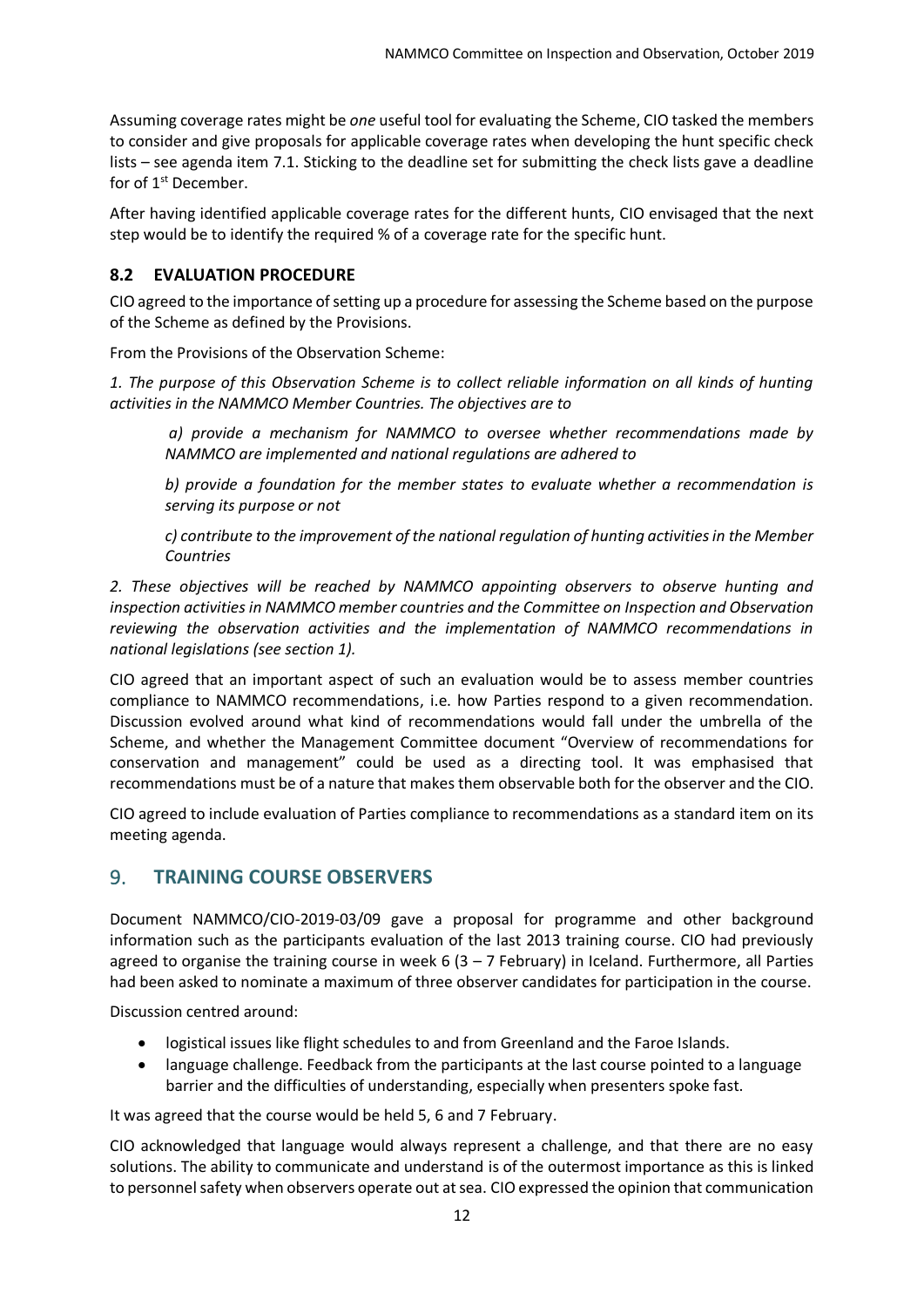is not merely a question of language skills but also the ability to interpret situations, behaviour and body language, all qualities of importance for any NAMMCO observer.

CIO briefly discussed the draft programme, noting in particular the feedback from 2013 regarding the importance of receiving information on what it entails to be an observer from an experienced observer with intimate knowledge of this. Eiríksson and Winsnes volunteered to develop a final programme and proposals for standardised presentation material for circulation to CIO for adoption.

Members agreed to submit the names of their observer candidates by  $1<sup>st</sup>$  November.

## <span id="page-12-0"></span>10. **IDENTIFYING SCOPE OF OBSERVATION ACTIVITIES IN 2020**

Document NAMMCO/CIO/2019-03/06 gave an overview of all different hunts in NAMMCO and hunts observed in the period 1998 – 2017.

CIO discussed the scope for season 2020 and agreed to start the season after the training course in February. The following scopes were proposed:

Option 1: Norwegian pack ice sealing. Based on the principle of rotation between hunts (last observed in 2008) and the fact that inspectors are always present. CIO agreed to plan for a duration of maximum 6 weeks.

Option 2: Greenland. Walrus and beluga hunting in March/April in Disko and Sisimiut. Based on rotation between countries (last observed in Greenland in 2014), the level of the hunt and the possibility to get more information on struck and lost.

## <span id="page-12-1"></span>11. **NEXT MEETING**

CIO agreed to hold the next meeting back to back with the training course on Saturday 8 February in Iceland.

## <span id="page-12-2"></span>12. **ADOPTION OF THE REPORT**

The report was adopted by circulation on 27 November 2019.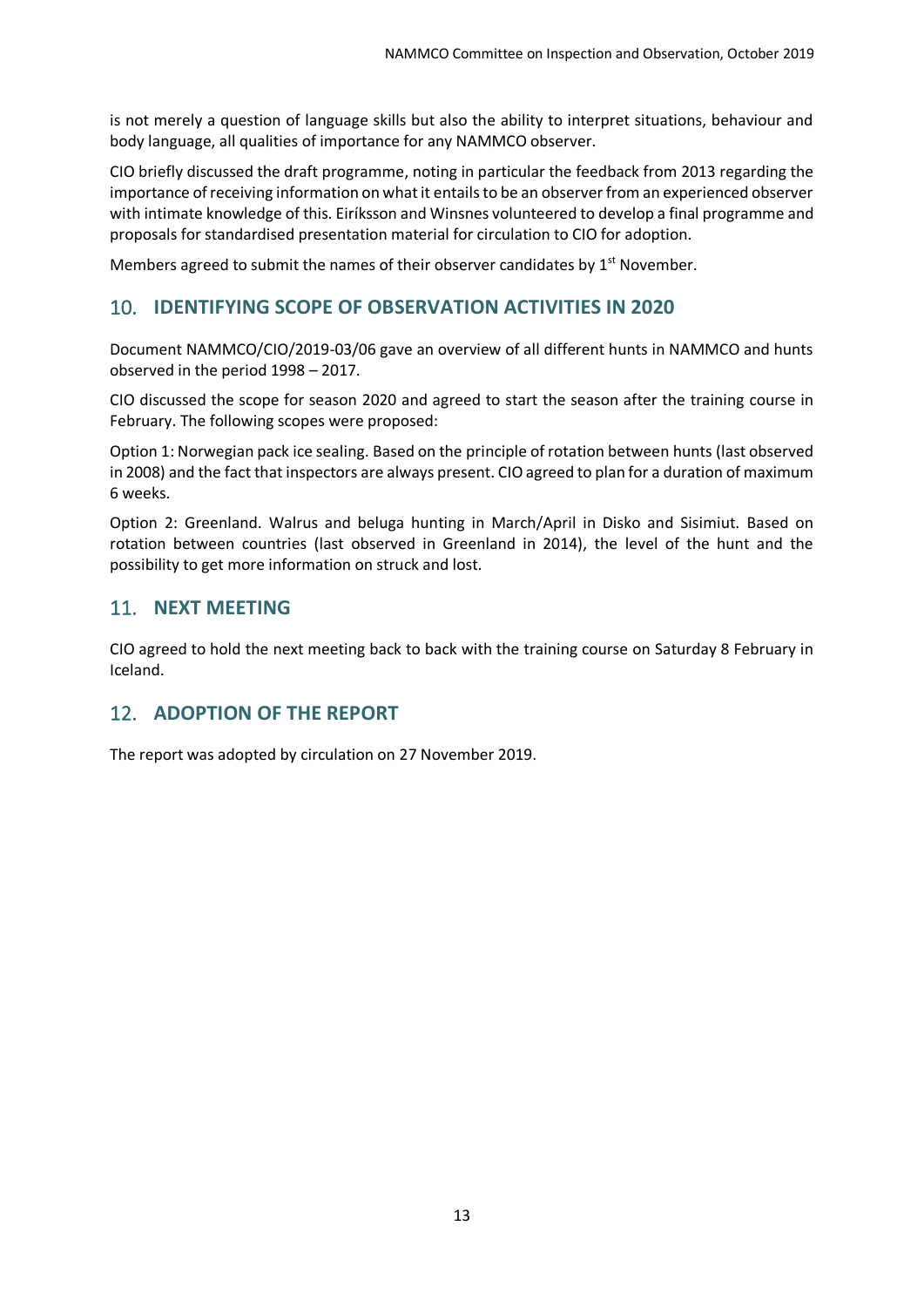## <span id="page-13-0"></span>**APPENDIX 1**

## **AGENDA**

- **1. ADOPTION OF AGENDA AND REVIEW OF DOCUMENTS**
- **2. COMMITTEE ANNUAL ACTIVITY-MEETING SCHEDULE**
- **3. PANEL REVIEW RECOMMENDATIONS**
- **4. DATABASE, DATA REQUIREMENTS AND DEADLINES**
- **5. OBSERVATION SCHEME** 
	- **5.1 Outstanding questions**
		- **5.1.1 Work insurance**
		- **5.1.2 Safety courses**
		- **5.1.3 Safety equipment**
		- **5.1.4 Health certificate**

#### **6. GUIDELINES TO OBSERVATION SCHEME**

- **6.1 Appointment procedure**
- **6.2 Deadlines for identification of scope**
- **7. REPORTING**
	- **7.1 National control lists – one per hunt**
	- **7.2 NAMMCO reporting forms – one per hunt**
- **8. EVALUATION OF THE SCHEME**
	- **8.1 Coverage rates**
	- **8.2 Evaluation procedure**
- **9. TRAINING COURSE OBSERVERS**

#### **10. IDENTIFYING SCOPE OF OBSERVATION ACTIVITIES IN 2020**

- **11. NEXT MEETING**
- **12. ADOPTION OF THE REPORT**